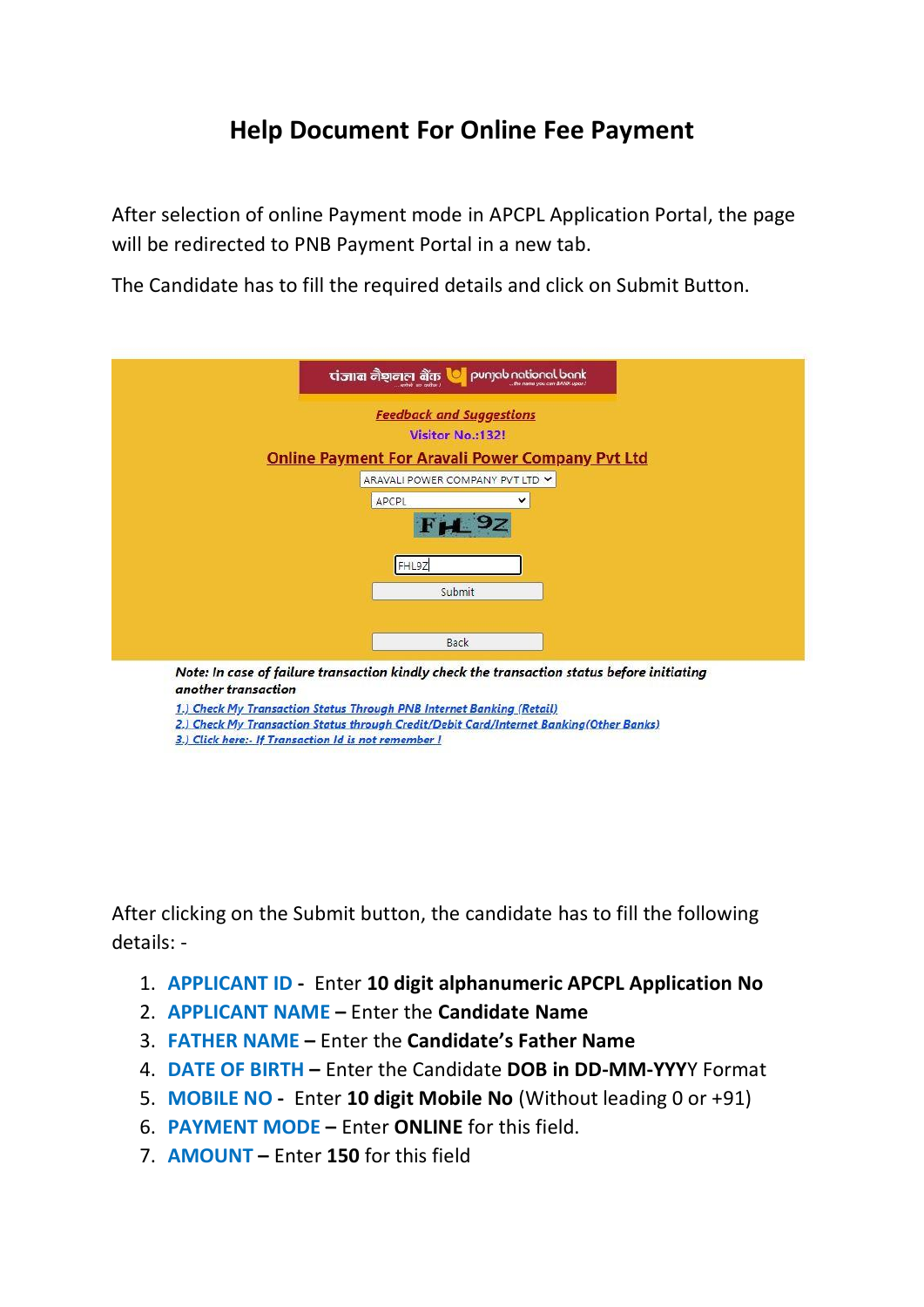|                  |                             |      | tiजाब नैशनल बैंक <b>C</b> | punjab national bank                                                                       |               |                       |
|------------------|-----------------------------|------|---------------------------|--------------------------------------------------------------------------------------------|---------------|-----------------------|
|                  |                             |      |                           |                                                                                            |               |                       |
|                  |                             |      |                           | <b>Feedback and Suggestions</b>                                                            |               |                       |
|                  |                             |      |                           | Visitor No.: 132!                                                                          |               |                       |
|                  |                             |      |                           | <b>Online Payment For Aravali Power Company Pvt Ltd</b>                                    |               |                       |
|                  |                             |      |                           | ARAVALI POWER COMPANY PVT LTD V                                                            |               |                       |
|                  |                             |      | APCPL                     |                                                                                            |               |                       |
|                  |                             |      | 4K                        |                                                                                            |               |                       |
|                  |                             |      | FHL9Z                     |                                                                                            |               |                       |
|                  | <b>APCPL Application No</b> |      |                           |                                                                                            |               |                       |
|                  | (10 digit alphanumeric)     |      |                           |                                                                                            |               |                       |
| <b>APPLICANT</b> | ET20013123                  |      | APPLICANT                 | PRASHANT KUMAR                                                                             | <b>FATHER</b> | <b>MAHENDER KUMAR</b> |
| ID               |                             |      | <b>NAME</b>               |                                                                                            | <b>NAME</b>   |                       |
| DATE OF          | 23-05-1995                  |      | MOBILE NO 9876543         |                                                                                            | PAYMENT       | ONLINE                |
| <b>BIRTH</b>     |                             |      |                           |                                                                                            | <b>MODE</b>   |                       |
|                  | Candidate DOB (DD-MM-YYYY)  |      |                           | Registered 10 digit Mobile No                                                              |               |                       |
| <b>AMOUNT</b>    | 150                         |      |                           |                                                                                            |               |                       |
|                  |                             |      |                           |                                                                                            |               |                       |
|                  |                             |      |                           |                                                                                            |               |                       |
|                  |                             |      |                           |                                                                                            |               |                       |
|                  |                             |      |                           |                                                                                            |               |                       |
|                  |                             |      |                           |                                                                                            |               |                       |
|                  |                             |      |                           |                                                                                            |               |                       |
|                  |                             |      |                           |                                                                                            |               |                       |
|                  |                             |      |                           |                                                                                            |               |                       |
|                  |                             |      |                           |                                                                                            |               |                       |
|                  |                             | Back |                           | Submit                                                                                     |               |                       |
|                  |                             |      |                           |                                                                                            |               |                       |
|                  | another transaction         |      |                           | Note: In case of failure transaction kindly check the transaction status before initiating |               |                       |
|                  |                             |      |                           | 1.) Check My Transaction Status Through PNB Internet Banking (Retail)                      |               |                       |
|                  |                             |      |                           | 2.) Check My Transaction Status through Credit/Debit Card/Internet Banking(Other Banks)    |               |                       |

3.) Click here:- If Transaction Id is not remember !

After filling of the required details, the candidate has to click the Submit Button.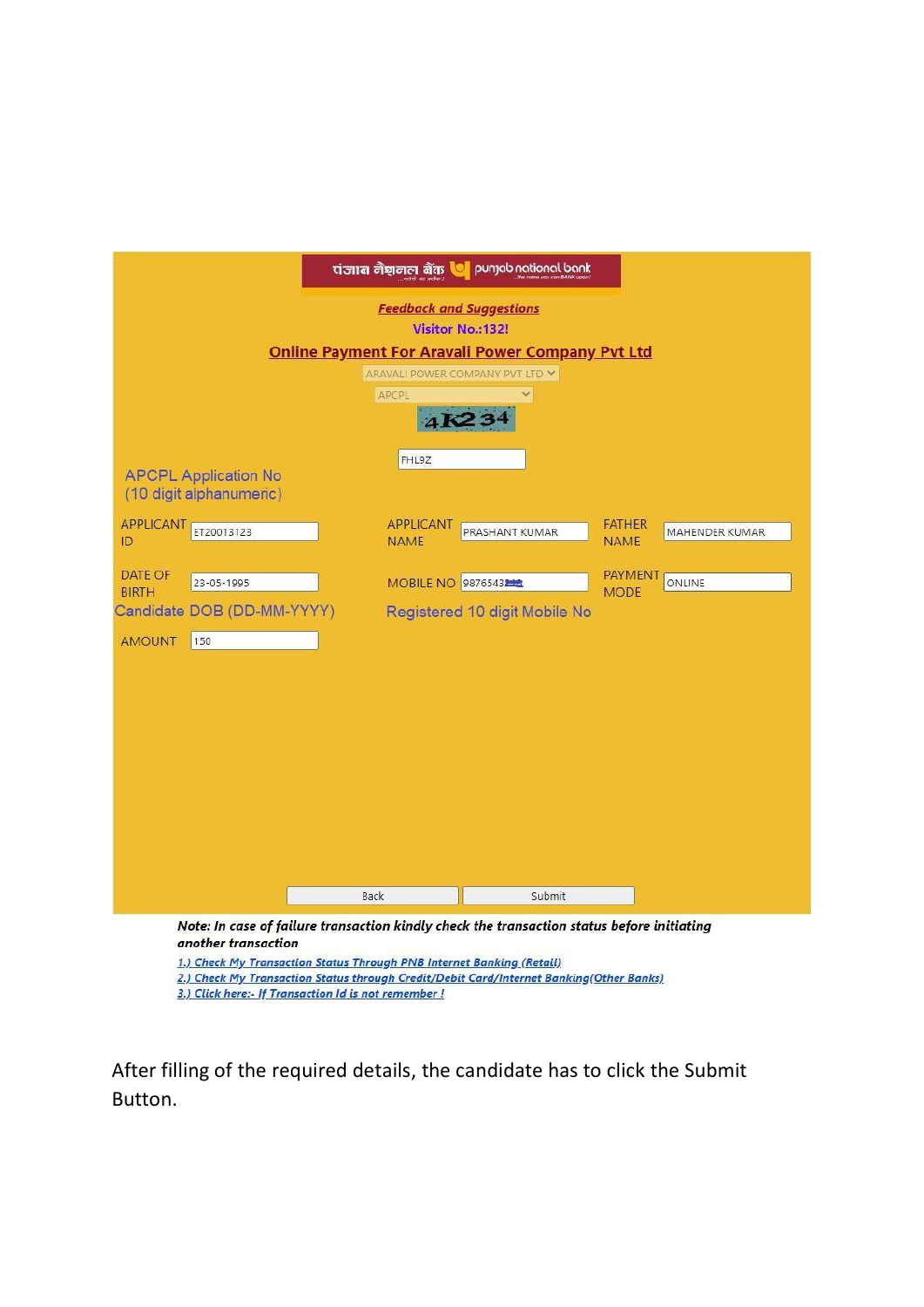After Clicking on Submit Button, there will be two option for payment.

- **1. Pay Fee Through PNB Internet Banking (Retail)**
- **2. Pay Fee Through Credit/Debit Card/Internet Banking**

|                                                                                                               |                                 | <u>Feeapack and Suggestions</u>                    |                                                |  |
|---------------------------------------------------------------------------------------------------------------|---------------------------------|----------------------------------------------------|------------------------------------------------|--|
| <b>Visitor No.:132!</b>                                                                                       |                                 |                                                    |                                                |  |
| <b>Online Payment For Aravali Power Company Pvt Ltd</b>                                                       |                                 |                                                    |                                                |  |
|                                                                                                               |                                 | ARAVALI POWER COMPANY PVT LTD ~                    |                                                |  |
|                                                                                                               | APCPL                           |                                                    |                                                |  |
|                                                                                                               |                                 | <b>EK94Z</b>                                       |                                                |  |
|                                                                                                               | FHL9Z                           |                                                    |                                                |  |
| <b>APPLICANT</b><br>ET20013123<br>ID                                                                          | <b>APPLICANT</b><br><b>NAME</b> | PRASHANT KUMAR                                     | <b>FATHER</b><br>MAHENDER KUMAR<br><b>NAME</b> |  |
|                                                                                                               |                                 |                                                    |                                                |  |
| DATE OF<br>23-05-1995<br><b>BIRTH</b>                                                                         |                                 | MOBILE NO 9876543                                  | <b>PAYMENT</b><br>ONLINE<br><b>MODE</b>        |  |
| <b>AMOUNT</b><br>150                                                                                          |                                 |                                                    |                                                |  |
|                                                                                                               |                                 |                                                    |                                                |  |
|                                                                                                               |                                 |                                                    |                                                |  |
|                                                                                                               |                                 |                                                    |                                                |  |
|                                                                                                               |                                 |                                                    |                                                |  |
|                                                                                                               |                                 |                                                    |                                                |  |
|                                                                                                               | Back                            | Submit                                             |                                                |  |
| Total Amount to be paid: 150                                                                                  |                                 |                                                    |                                                |  |
| Transaction ID: APCPL206EBD76M Please note the transaction ID for Printing Duplicate Reciept.                 |                                 |                                                    |                                                |  |
| After Payment if reciept is not generated please check the balance amount in the account (for debit) and wait |                                 |                                                    |                                                |  |
| for one day to print duplicate Reciept.                                                                       |                                 |                                                    |                                                |  |
| Pay Fee Through PNB Internet Banking (Retail)                                                                 |                                 |                                                    |                                                |  |
|                                                                                                               |                                 |                                                    |                                                |  |
|                                                                                                               |                                 | Pay Fee Through Credit/Debit Card/Internet Banking |                                                |  |

Note: In case of failure transaction kindly check the transaction status before initiating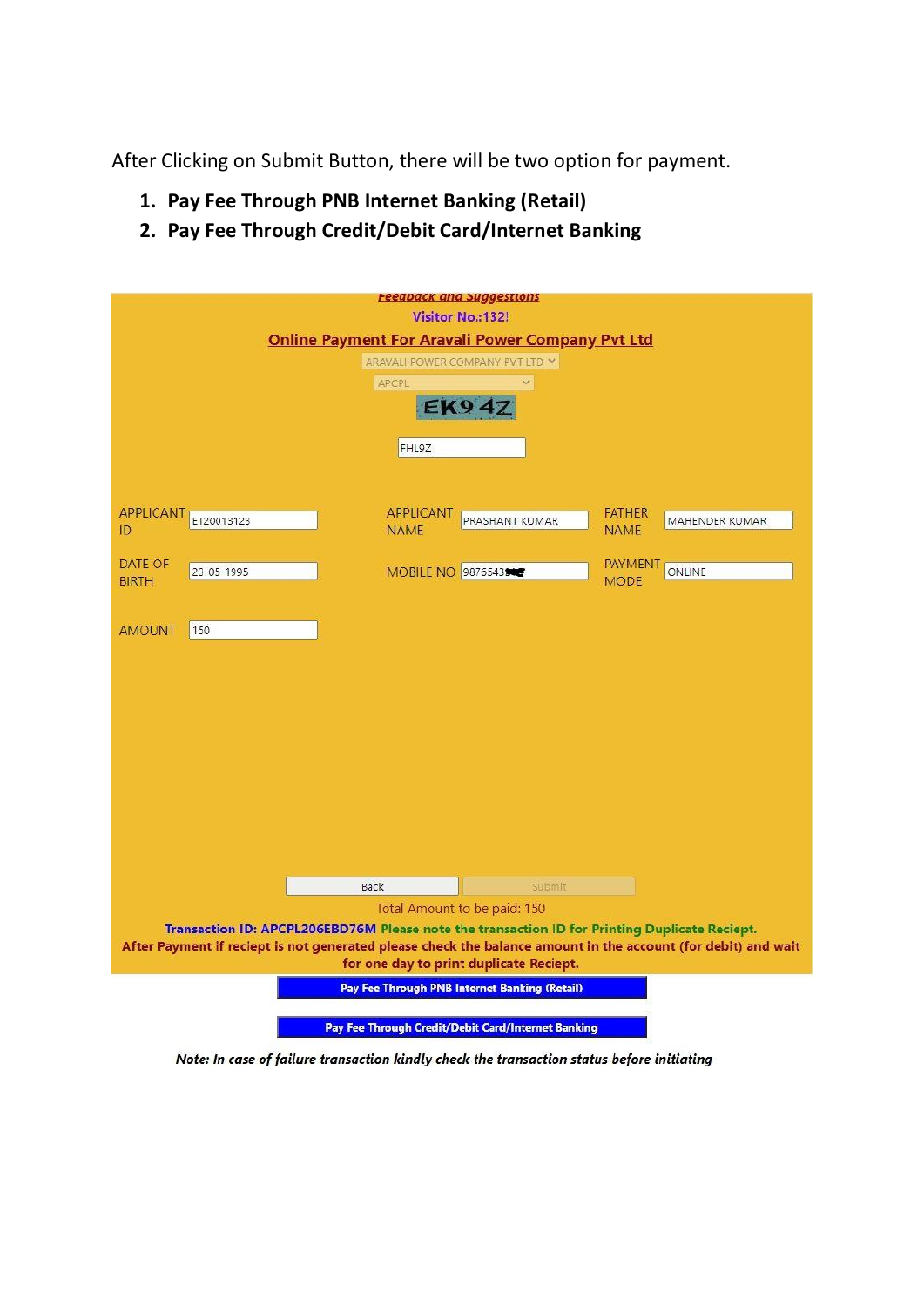If the candidate select **Pay Fee Through PNB Internet Banking (Retail),** the page will be redirected to this Screen.

| tiज्ञान नैशनल नैंक <b>©</b> punjab national bank                                                        |                                                                                                                                                                                                                                                                                                                                                                                                                                                                                                                                                                                                                                                                                                                                                                                                                                                                                                                                                                                                                                                                                                                                                                                                                                                                                                                                                                                                                                                                                                                                                                                                                    |  |  |  |
|---------------------------------------------------------------------------------------------------------|--------------------------------------------------------------------------------------------------------------------------------------------------------------------------------------------------------------------------------------------------------------------------------------------------------------------------------------------------------------------------------------------------------------------------------------------------------------------------------------------------------------------------------------------------------------------------------------------------------------------------------------------------------------------------------------------------------------------------------------------------------------------------------------------------------------------------------------------------------------------------------------------------------------------------------------------------------------------------------------------------------------------------------------------------------------------------------------------------------------------------------------------------------------------------------------------------------------------------------------------------------------------------------------------------------------------------------------------------------------------------------------------------------------------------------------------------------------------------------------------------------------------------------------------------------------------------------------------------------------------|--|--|--|
| Welcome to PNB internet banking                                                                         |                                                                                                                                                                                                                                                                                                                                                                                                                                                                                                                                                                                                                                                                                                                                                                                                                                                                                                                                                                                                                                                                                                                                                                                                                                                                                                                                                                                                                                                                                                                                                                                                                    |  |  |  |
| Existing users login<br>User ID:*<br><b>Continue</b><br>Norton<br><b>SECURED</b><br>powered by VeriSion | <b>Security tips</b><br>1. Do not reveal passwords over phone/email etc. to any person including Bank.<br>2. Change your password regularly. Keep your password a combination of alphabets, special characters and<br>numbers<br>3. Use on-screen KEYPAD for logging when you are not using your own PC.<br>4. Don't Click on website links/attachments in un-known/suspicious emails. These links may take you to replica of<br>bank's website and ask for keying in your user-id and password(s).<br>5. In case of doubt.reconfirm the PNB's website by double clicking the 'padlock' symbol/icon in address bar to<br>ensure the site is running in secure mode BEFORE you input any confidential/sensitive information.<br>6. Clicking on the 'padlock' symbol/icon and on server certification symbol will display details of the server<br>certification in the favour of Punjab National Bank.<br>7. To ensure safe and genuine login, always enter bank's website either through www.netpnb.com or<br>www.pnbindia.in.<br>8. In case there is any call, please confirm that call is from the authorized person of the bank.<br>9. Our bank does not ask for details of your account/pin/password. Therefore any one pretending to be asking you<br>information from the bank/technical team may be fraudulent entities, so please beware. You should know how to<br>operate net transactions and if you are not familiar you may refrain from doing so. You may seek bank's guidance<br>in this regard. Bank is not resposible for online transaction going wrong. We shall also not be responsible for \" |  |  |  |
| ©2014 Punjab National Bank                                                                              | Terms and Conditions   Security Information   Contact us                                                                                                                                                                                                                                                                                                                                                                                                                                                                                                                                                                                                                                                                                                                                                                                                                                                                                                                                                                                                                                                                                                                                                                                                                                                                                                                                                                                                                                                                                                                                                           |  |  |  |
|                                                                                                         |                                                                                                                                                                                                                                                                                                                                                                                                                                                                                                                                                                                                                                                                                                                                                                                                                                                                                                                                                                                                                                                                                                                                                                                                                                                                                                                                                                                                                                                                                                                                                                                                                    |  |  |  |

The candidate Can make payment using **PNB Internet Banking**.

If the candidate **Pay Fee Through Credit/Debit Card/Internet Banking**, the page will be redirected to this Screen.

Enter Transaction Remarks and click on **Checkout** Button.

|                                                  | <b>Transaction Request</b>                                              |
|--------------------------------------------------|-------------------------------------------------------------------------|
| Order ID: APCPL206EBD76M<br>Institute ID : APCPL | <b>Transaction Amount: 150</b><br>Roll/Regn No/Allotment No: ET20013123 |
| Transaction Remarks : PAYMENT TO APCPL           | Checkout                                                                |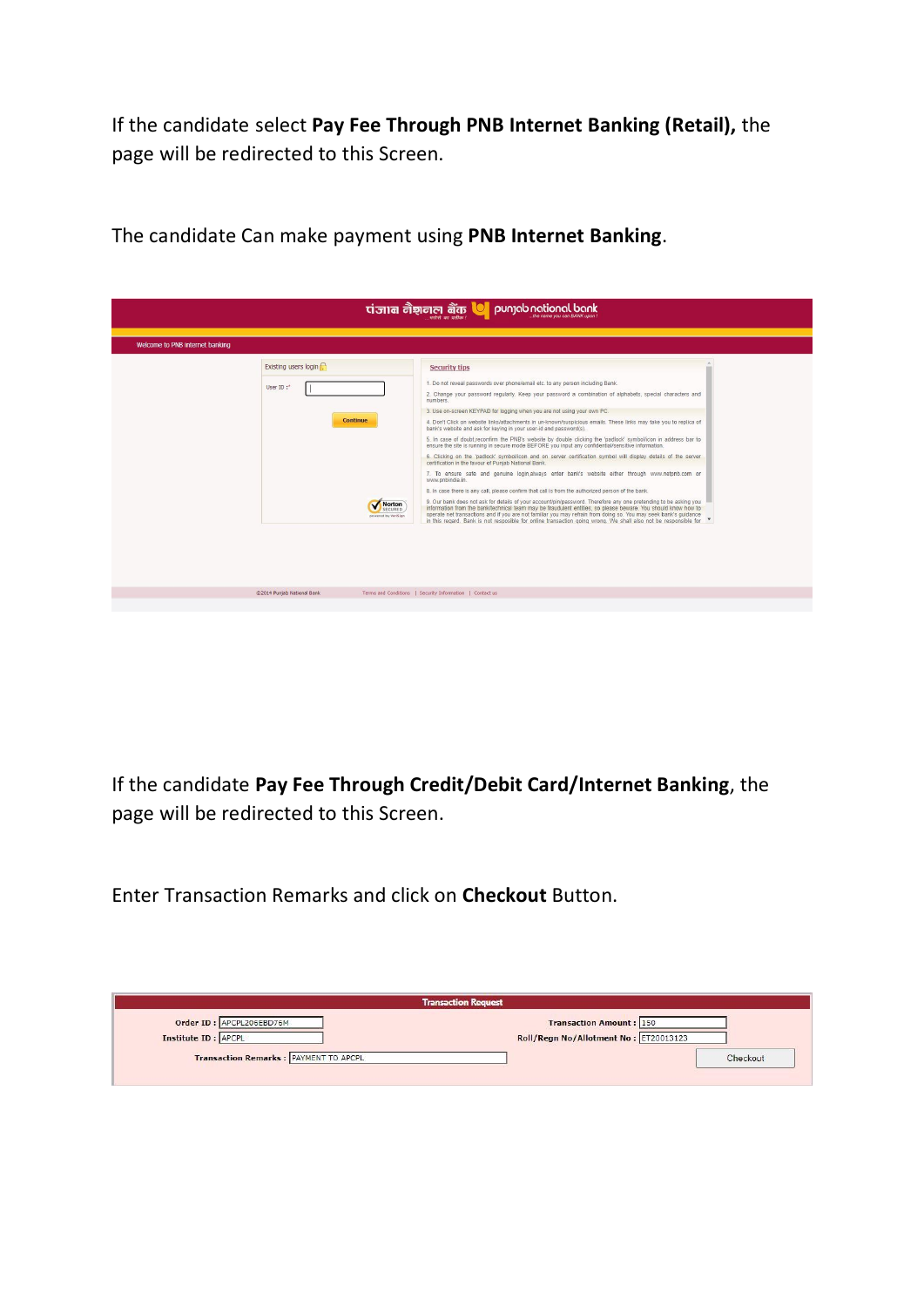After Clicking on Checkout Button, the page will be redirected to this screen.

The Candidate may select **Smart Checkout/Cards/ Net Banking** option from here.